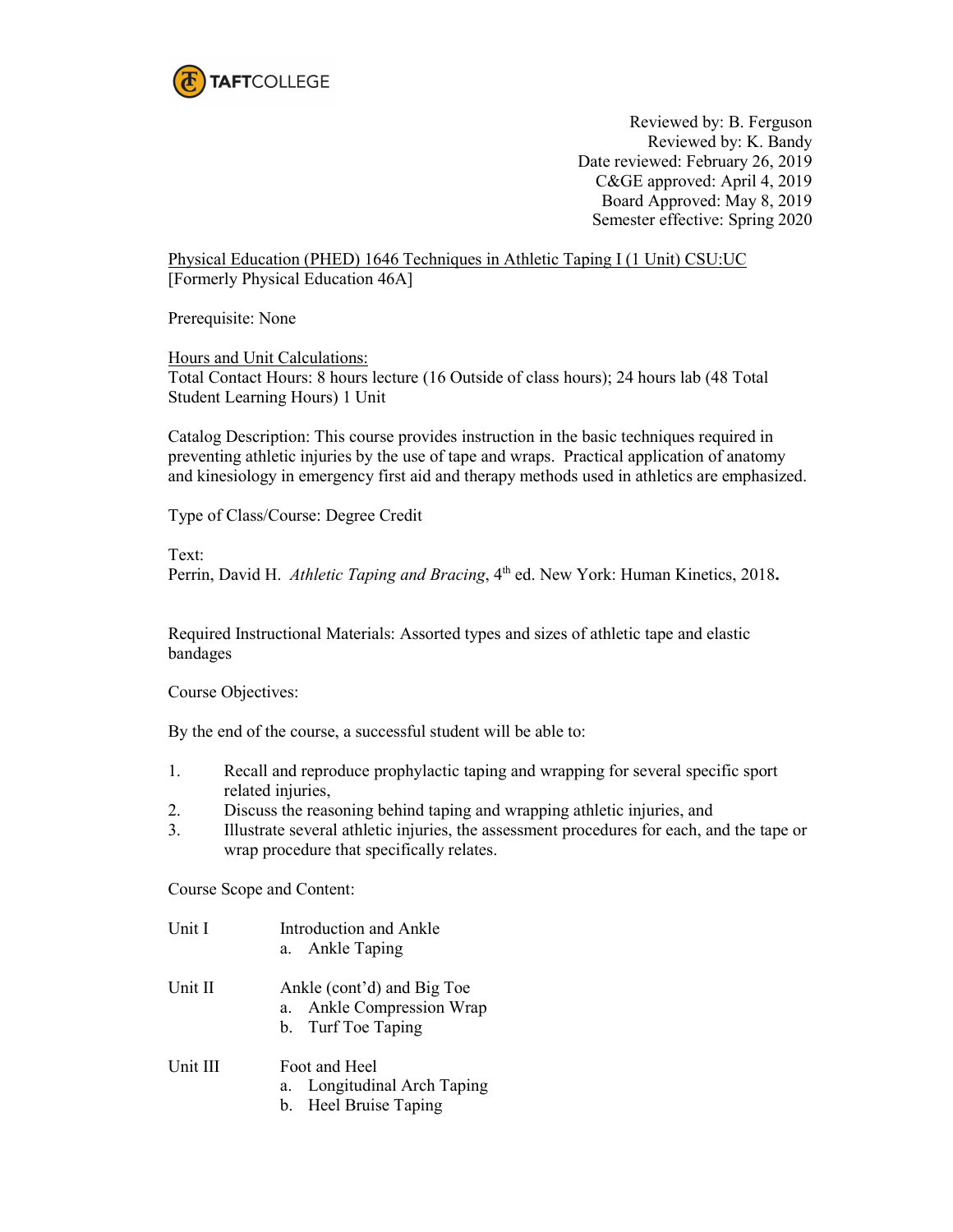

| Unit IV         | Ankle Evaluation<br>Bony landmarks<br>a.<br>b. Soft Tissue<br>c. Special Tests                          |
|-----------------|---------------------------------------------------------------------------------------------------------|
| Unit V          | Foot, Lower leg, and Crutches<br>Metatarsal Arch Pad<br>a<br>b. Shin Splint Taping<br>c. Crutch fitting |
| Unit VI         | Achilles Tendon<br>a. Achilles Tendon Taping                                                            |
| <b>Unit VII</b> | <b>K</b> nee<br>Patellar Tendon Taping<br>а.<br>Knee Compression Wrap<br>b.                             |

Learning Activities Required Outside of Class:

The students in this class will spend a minimum of 2 hours per week outside of the regular class time doing the following:

- 1. Practicing taping techniques
- 2. Practicing wrapping techniques<br>3. Practicing proper evaluation pro
- Practicing proper evaluation procedures and methods

Methods of Instruction:

- 1. Lecture<br>2. Hands-o
- Hands-on
- 3. Class discussion

Methods of Evaluation:

1. Practical examination

Supplemental Data:

| TOP Code:                 | 083500: Physical Education |
|---------------------------|----------------------------|
| <b>SAM Priority Code:</b> | E: Non-Occupational        |
| Distance Education:       | Not Applicable             |